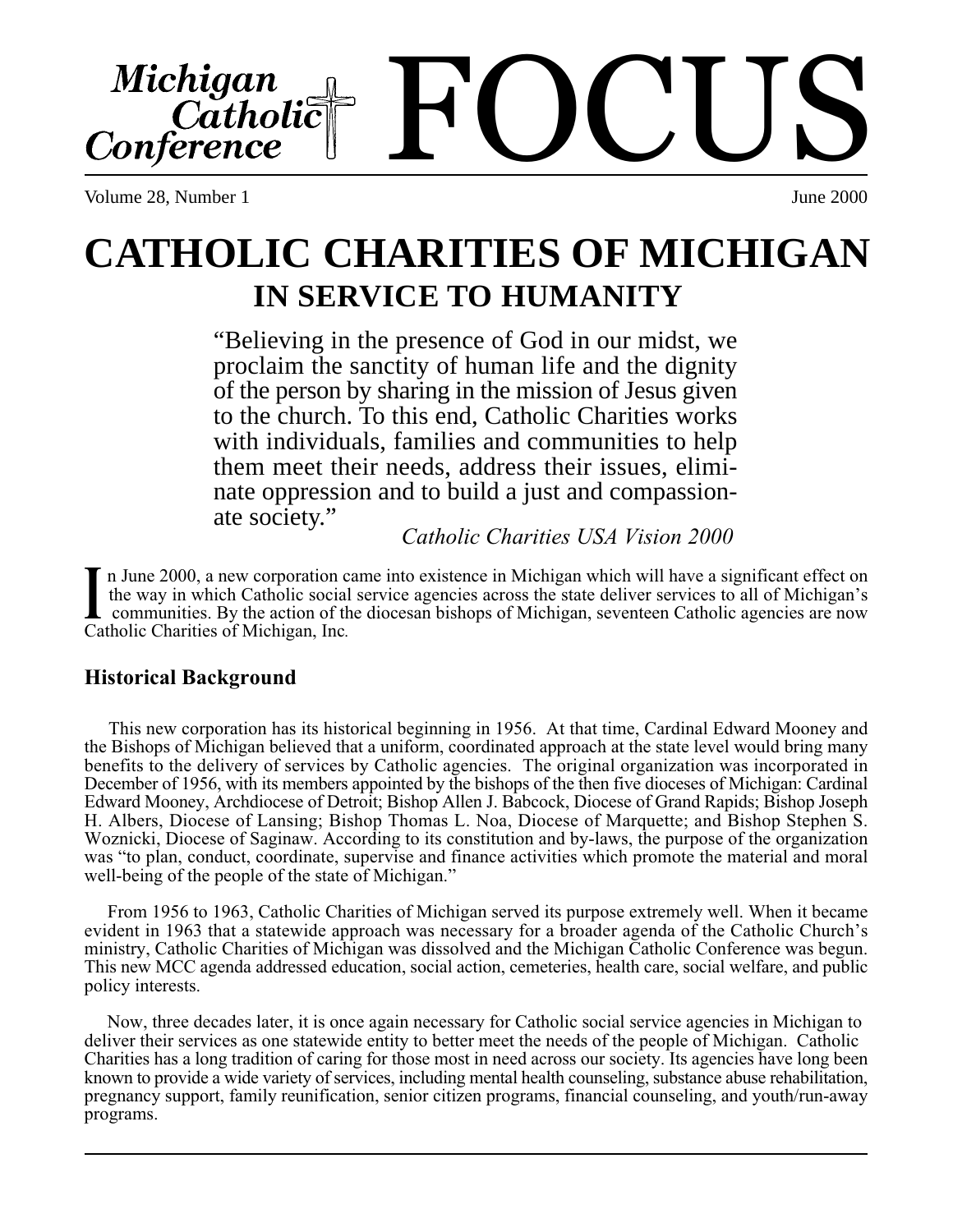Catholic Charities agencies have a long history throughout the country of providing caregiving services to the citizens of their communities, especially those who are most vulnerable. Catholic Charities policy statements ground themselves in official Catholic social teaching from the Vatican and the U.S. Catholic bishops. Catholic Charities USA is the largest private network of independent social service agencies in the United States. In the latest available survey, Catholic Charities agencies across the United States served more than 10.6 million people. Nearly

## **SERVICES PROVIDED BY CATHOLIC SOCIAL SERVICE AGENCIES**

**Counseling Services** Individual ~ Pre-Marital Marital  $\sim$  Group  $\sim$  Family Mental Health **Pregnancy Services Foster Care Adoption Services Substance Abuse Programs Refugee/Migrant Services Home Heating Assistance Emergency Shelter Soup Kitchens Food Banks & Pantries Run-Away Youth Programs Social Support Foster Grandparents Programs**

seven million people turned to Catholic Charities for emergency assistance in the form of food, shelter, and other crisis services in 1997. Social services such as counseling, respite care, and refugee resettlement were provided to 3.5 million.

 In Michigan, likewise, the figures are staggering. In a recent informal survey of Catholic agencies in three dioceses, nearly 100,000 people were served across the state in one year. This included counseling, pregnancy services, adoption, refugee/migrant services, education and family support,

socialization and neighborhood services, food services, emergency/crisis aid, social support services and housing services. Over 700,000 meals were provided to families in need within the three dioceses, Detroit, Grand Rapids and Lansing, where figures were available. .

### **Present Environment**

Many changes in the environment in which Catholic social service agencies must function have made it necessary to combine resources into one organization representing agencies across the state. Reductions in state programs and demands for cost reduction have been a constant challenge in health care and social service delivery, and have resulted in the following trends within the state of Michigan.

- Funding sources and third-party insurers prefer to contract with a limited number of service providers who can deliver services over a broad region. These regions vary according to funding sources and the type of service and frequently may not be consistent with diocesan boundaries.
- Operational services and information systems to support record keeping, insurance billing, managed care authorization, utilization review, and payroll are becoming more complex and beyond the capabilities of most individual agencies.
- Mergers and affiliations are already occurring throughout the state to create the economies of scale that will accommodate cost reduction, quality assurance, and service delivery requirements. In numerous Michigan communities, several private nonprofit agencies have merged into one large entity which now provides significant competition for the Catholic agencies in those localities. A corporation able to offer services statewide will be able to compete with these large local mergers.
- Welfare reform and dramatic shifts in public policy have increased agencies' responsibility in strengthening families. Due to increased demands on traditional funding sources such as United Way and Church support, the ability to sustain the current level of outreach and services to the poor is imminently threatened. Catholic Charities of Michigan, Inc*.* seeks to effectively network with Catholic-sponsored agencies, organizations, parishes, and health care systems to carry out the social mission of the Church in the changing world of today and tomorrow.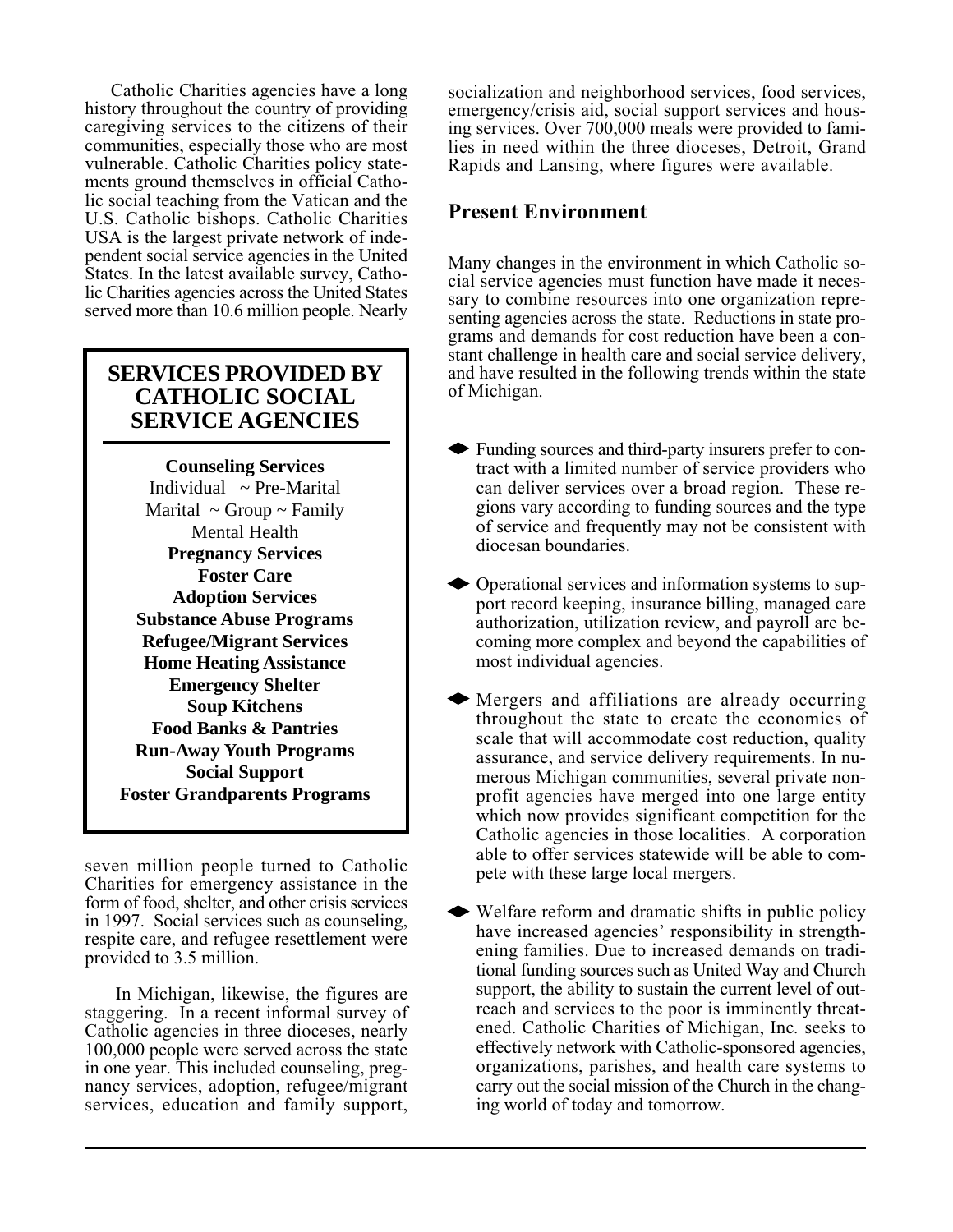Catholic Charities of Michigan, Inc*.* is blessed with outstanding leadership representing the entire state. The Members of the Corporation are the seven diocesan bishops of Michigan: Cardinal Adam Maida, Archdiocese of Detroit; Bishop Patrick R. Cooney, Diocese of Gaylord; Bishop Robert J. Rose, Diocese of Grand Rapids; Bishop James A. Murray, Diocese of Kalamazoo; Bishop Carl F. each diocesan bishop. Mr. Roberto M. Javier has been hired as the first Executive Director of the corporation. He will provide the day-to-day program direction for this exciting new approach to providing Catholic social services to all the people of Michigan. .

*Catholic Charities of Michigan, Inc. seeks to effectively network with Catholic-sponsored agencies, organizations, parishes, and health care sytems to carry out the social mission of the Church in the changing world of today and tomorrow.*

Mengeling, Diocese of Lansing; Bishop James H. Garland, Diocese of Marquette; and Bishop Kenneth E. Untener, Diocese of Saginaw. The Board of Directors is comprised of the chief executive officer of each of the eighteen agencies and one representative appointed by

 Under this exemplary leadership, Catholic Charities of Michigan, Inc*.* will strive to serve the people of Michigan by identifying and responding to social problems; improving service delivery; increasing leverage and cost savings; accessing

managed care and purchase of service options on a regional or statewide basis; and providing a single point of entry delivery system while working together for a strong Catholic, value-based and mission-driven future.

The intent of the new Catholic Charities of Michigan, Inc*.* is articulated well in their vision and mission statements:

#### **Vision**

Catholic Charities of Michigan will be an effective and recognized human service organization rooted in Catholic Social Teaching which will strengthen the services of the member agencies .

by negotiating contracts on behalf of the member agencies,

by promoting collaborative planning and program activities for the people of Michigan,

by researching the needs of families and ways to address service gaps, and

by advocating just and fair public social policy.

#### **Mission**

Catholic Charities of Michigan, drawing upon the rich tradition of Catholic Social Teaching, enhances the emotional, social and spiritual life of individuals and families of Michigan, especially those who are poor and vulnerable.